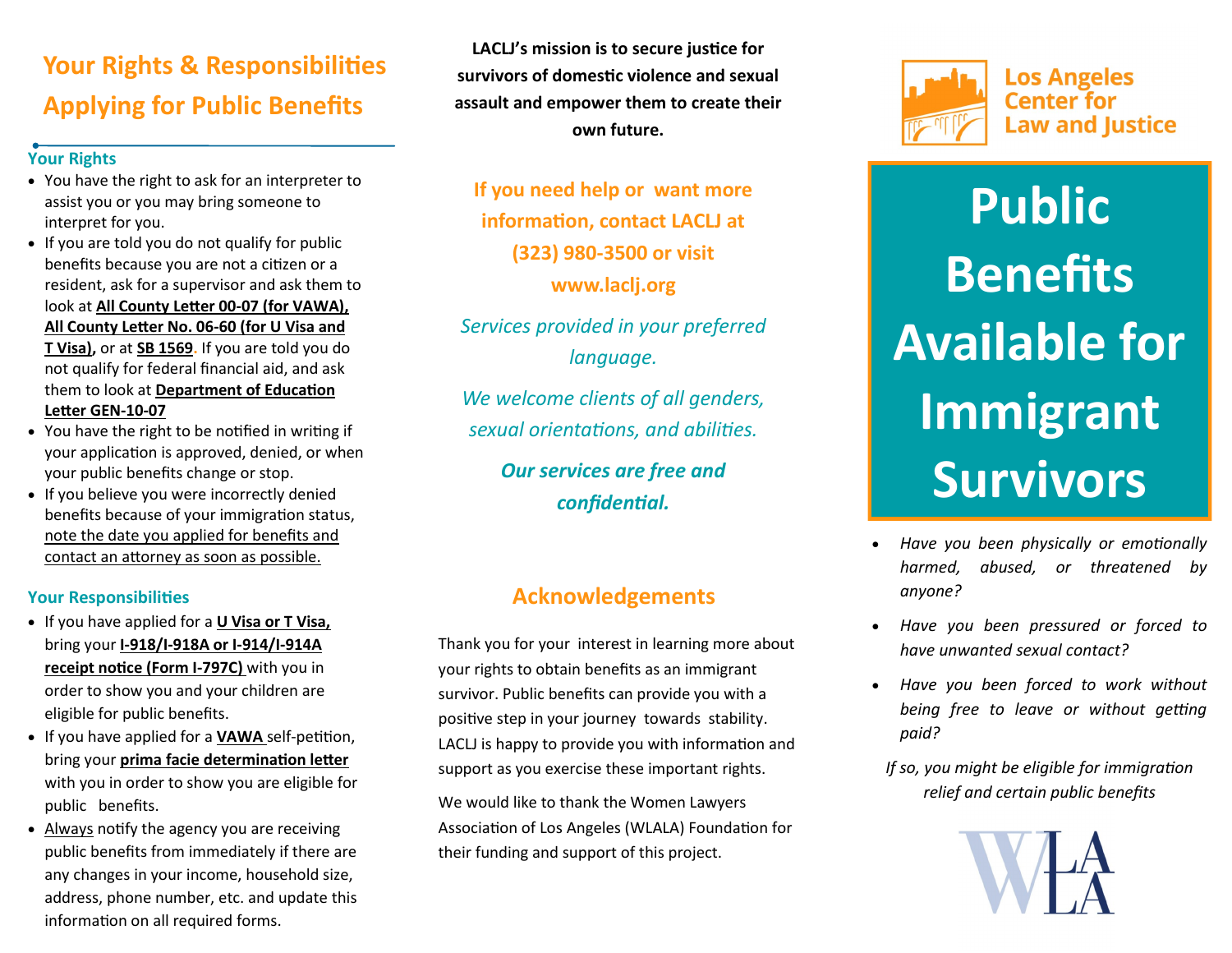# **Immigration Relief Available**

## **U Visas**

If you have survived a crime and that crime was reported to the police, you may be eligible to apply for legal status in the U.S. through a U Visa.

## **T Visas**

If you have been forced to work for little to no pay, you were not free to leave your workplace, or you were forced to have sex for money or in exchange for food, shelter, or protection, you may be eligible to apply for legal status in the U.S. through a T Visa.

## **VAWA**

If certain family members with legal status in the U.S. have abused you, you may be eligible to apply for legal status in the U.S. without your abusive family member's knowledge through a VAWA Self-Petition.

**By applying for any of these forms of relief, you may be eligible to receive public benefits. Public benefits may help you cover basic expenses like food, housing, and healthcare.**

**Public Benefits Available in California Depending on Your Immigration Relief** 

## **U Visas**

- Full-scope Medi-Cal
- Cash Assistance (CalWORKs, GR, CAPI)
- State Food Assistance Program (CalFresh)

## **T Visas**

- Full-scope Medi-Cal
- Cash Assistance (CalWORKs, GR, CAPI)
- State Food Assistance Program (CalFresh)
- Federal Refugee Benefits
- Federal Financial Aid

## **VAWA**

- Full-scope Medi-Cal
- Cash assistance (CalWORKs, GR, CAPI)
- State Food Assistance Program (CalFresh)
- Federal Financial Aid

**What do I need to do to receive public benefits in California?**

**U Visa:** You must have already applied for a U Visa and present your I-918/I-918A receipt notice(s) in order to receive public benefits.

**T Visa:** If you are a trafficking survivor, you are eligible for state and federally funded public benefits even before filing your T Visa application. However, you must be granted your T Visa in order to be eligible for federal financial aid.

**VAWA:** You must present your prima facie determination notice in order to receive state funded public benefits or federal financial aid.

*Receiving public benefits does NOT prevent you from becoming a lawful resident (getting a "green card") through a T Visa, U Visa, or VAWA.*

Survivors of domestic violence, trafficking, and other serious crimes can receive public benefits without it harming their immigration status.

However, it is extremely important to always tell the truth when applying for public benefits to avoid immigration or other related problems.

**Immigration laws and policies are constantly changing, so it is best to talk to an attorney if you have any questions before applying for public benefits.**

**Most of these public benefits are state-specific, so please keep in mind that your eligibility might change if you live outside of California.**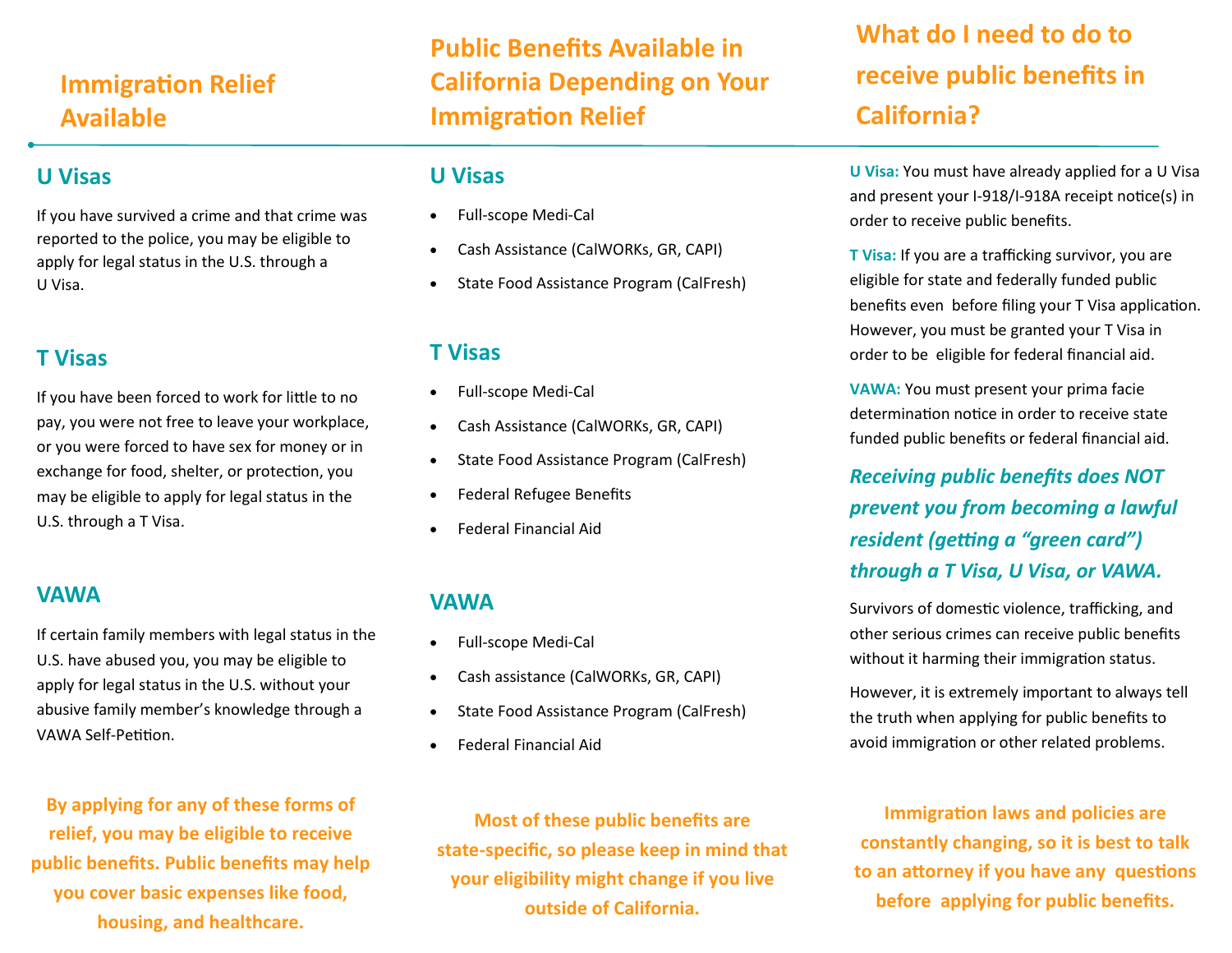# **Sus Derechos y Responsabilidades al Solicitar Beneficios Públicos**

#### **Sus Derechos**

- Tiene el derecho de pedir un interprete o puede traer a alguien que lo ayude a interpretar.
- Si le dicen que usted no califica para beneficios públicos por no ser ciudadano o un residente permanente, pregunte por un supervisor y dígale que mire el **All County Letter No. 00-07 (VAWA), All County Letter No. 06-60 (Visa U y Visa T)** o el **SB 1569.** Si le dicen que no califica para asistencia financiera federal, dígale que mire el **Department of Education Letter GEN-10-07**
- Usted tiene el derecho de ser notificado por escrito si su solicitud es aprobada, negada, o si sus beneficios públicos van a cambiar o a parar por completo.
- Si usted cree que sus beneficios fueron incorrectamente negados debido a su estado de inmigración, apunte el día que solicitó beneficios y contacte a un abogado lo antes posible.

#### **Sus Responsabilidades**

- Si usted ha solicitado una **Visa U o Visa T,** asegúrese de llevar su **aviso de recibo I-918 / I-918A o I-914/I-914A (Formulario I-797C)** para demostrar que es elegible para beneficios públicos.
- Si usted ha solicitado una auto-petición **VAWA**, asegúrese de traer su **carta de determinación prima facie** para mostrar que es elegible para beneficios públicos.
- Asegúrese de siempre notificar inmediatamente a la agencia de la cual está recibiendo beneficios públicos si hay algún cambio en su ingreso, tamaño de familia, dirección, número de teléfono, etc. y actualice esta información en todos los formularios requeridos.

**La misión de LACLJ es asegurar justicia para sobrevivientes de violencia doméstica y abuso sexual y empoderarlos a crear su propio futuro.** 

**Si necesita ayuda o quiere más información, comuníquese con LACLJ al (323) 980-3500 o visite www.laclj.org**

*Servicios proveídos en su lenguaje de preferencia*

*Clientes de todo género, orientación sexual, y habilidades son bienvenidos Nuestros servicios son gratuitos y confidenciales*

#### **Reconocimientos**

Gracias por su interés en aprender más sobre sus derechos para obtener beneficios públicos como inmigrante sobreviviente. Los beneficios públicos pueden proveerle un paso positivo hacia su camino a la estabilidad. LACLJ está dispuesto a proveerle con mas información y apoyo al ejercer estos derechos importantes.

Quisiéramos agradecer al Women Lawyers Association of Los Angeles (WLALA) Foundation por su financiamiento y apoyo hacia este proyecto.



**Los Angeles Center for Law and Justice** 

# **Beneficios Públicos para Inmigrantes Sobrevivientes**

- *Ha sido herida/o abusada/o, o amenazada/o física o emocionalmente por alguien?*
- *Alguna vez ha sido presionada/o a tener contacto sexual no deseado*
- *Ha sido forzada/o a trabajar en un lugar del cual no tiene la libertad de irse o sin paga?*

*Si es así, puede ser que sea elegible para las siguientes visas y ciertos beneficios públicos.*